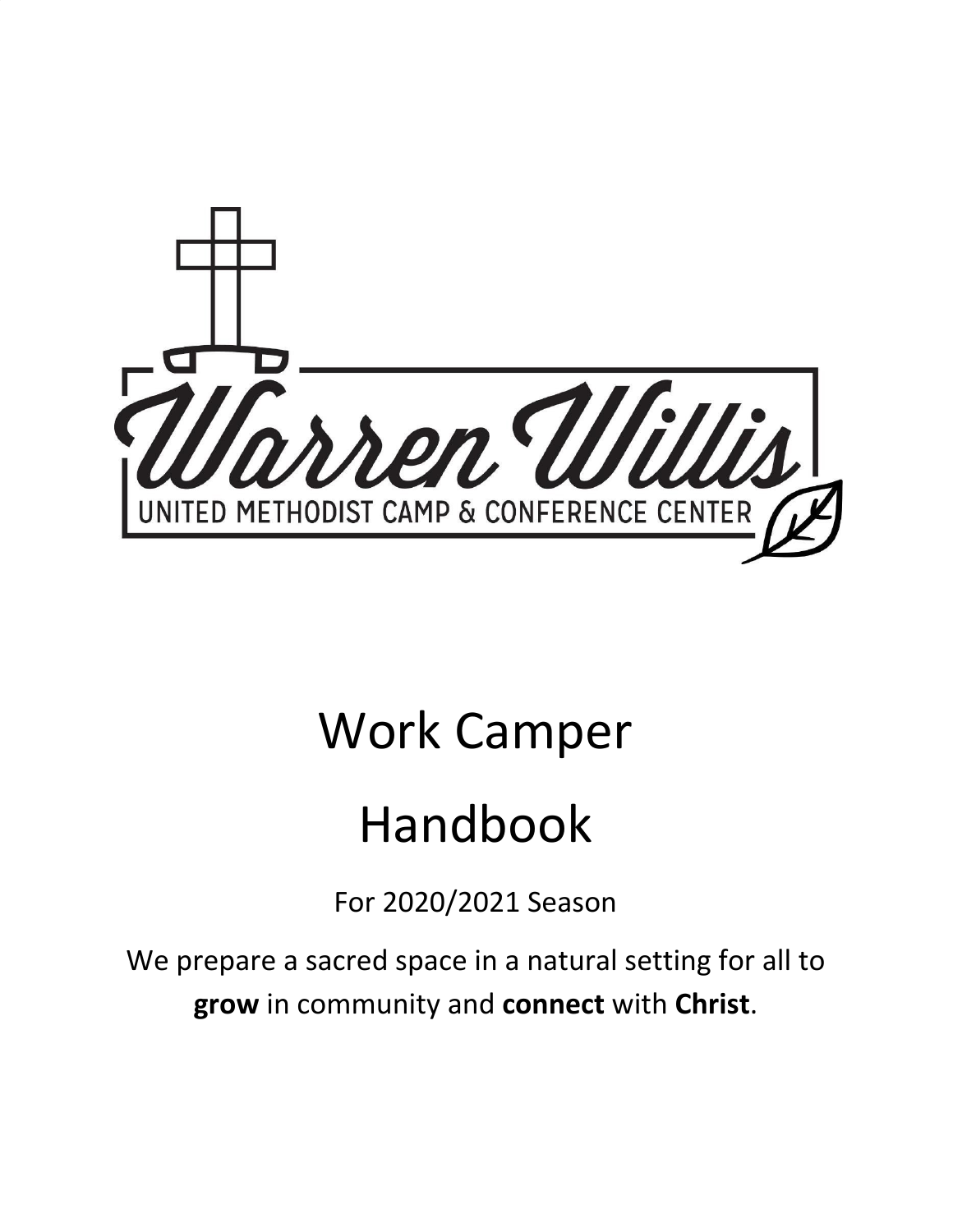## Table of Contents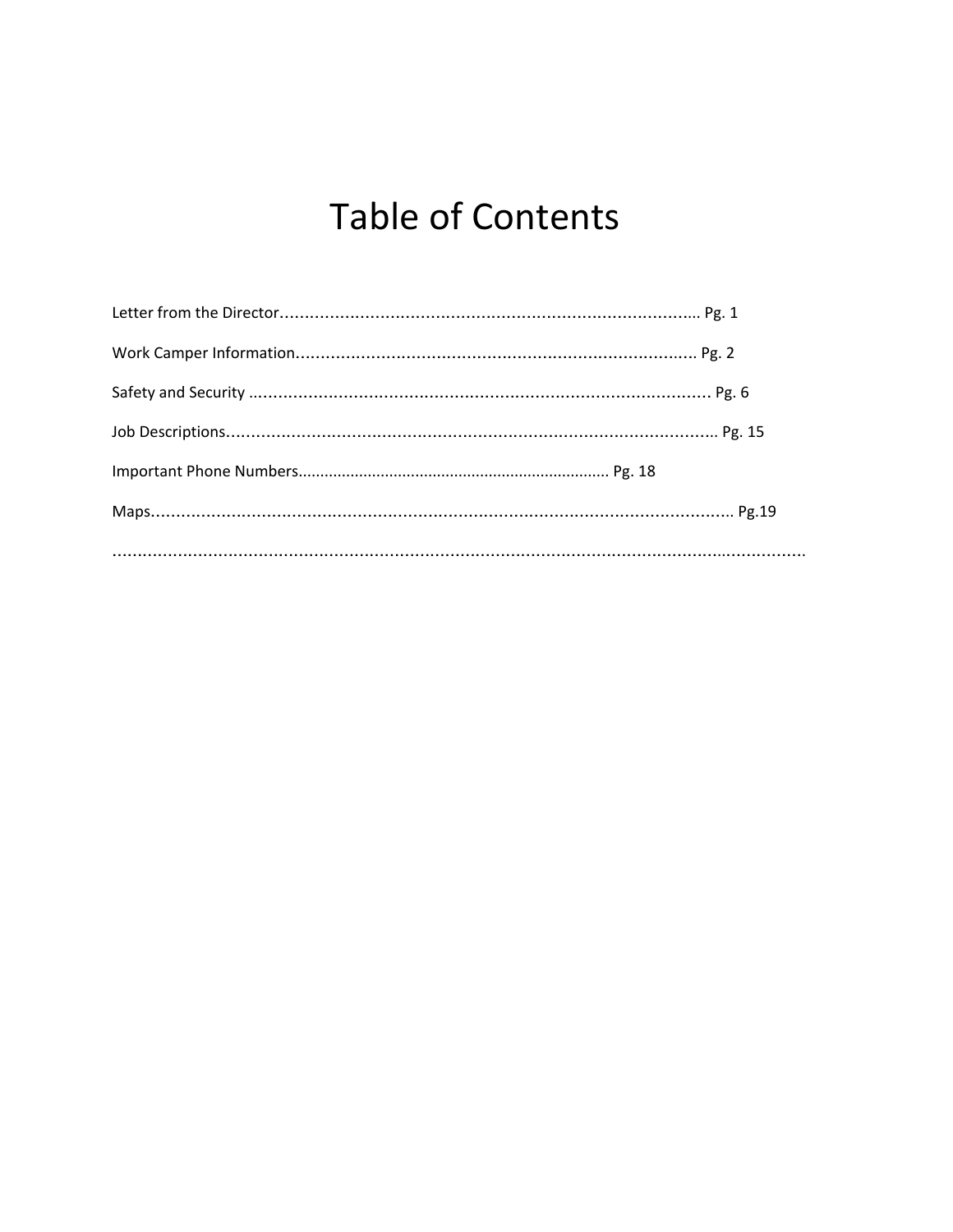### **Welcome Work Campers!**

We are thrilled to welcome you to Warren Willis United Methodist Camp and Conference Center and on behalf of the staff and myself we are so grateful to have you with us for this unique 2020/2021 season.

Some may know Warren Willis UMCCC started as the Florida Methodist Youth Camp in 1948. Rev. Warren Willis served as the first director of the Leesburg camp, and under his leadership FMYC grew to become one of the premier Methodist camps in the country.

As those first generations of campers grew into adulthood, they realized a need for another facility geared toward adult use. Plans were made to purchase and build on the property across the street from the youth camp. The dream was realized in 1979 the Life Enrichment Center opened with 200 lodging rooms and multiple meeting spaces. This property housed huge gatherings of United Methodist Men's and Women's retreats, couples' retreats, clergy trainings, and spiritual formation retreats. Over the years, the LEC has added new friends as other denominations and nonprofit groups have come to see the site as a home away from home.

The two sites operated separately for decades, each with its own staff, budget, and client base. In 2016, the decision was made to merge the youth camp and the conference center into one cohesive site. Today, the Warren Willis United Methodist Camp and Conference Center continues its mission of 70+ years, as we prepare a sacred space in a natural setting for all to grow in community and connect with Christ.

From our history to our present, 2020 has been a very difficult year. The pandemic has created an environment of uncertainty in which we had to cancel our summer time programs for the first time in our history. Thousands of kids and our staff were incredibly disappointed, but it was decided to maintain a guiding United Methodist principle of "do no harm". The possibility of having even one child become sick was not worth the risk. Uncertainty continues with the numbers and frequency of guests we will have in the coming months.

But we do have certainties, first from Romans 8: 38 For I am convinced that neither death nor life, neither angels nor demons, neither the present nor the future, nor any powers, 39 neither height nor depth, nor anything else in all creation, will be able to separate us from the love of God that is in Christ Jesus our Lord. Second, is everyone who works here believes this place is where people connect with Christ and they will continue to do all in their power to preserve that tradition.

Work campers are a large part of that tradition and I thank you for your willingness to share your time, talents and experience with all those you will cross paths with here be it staff or guest.

Sincerely,

Mike Standifer Director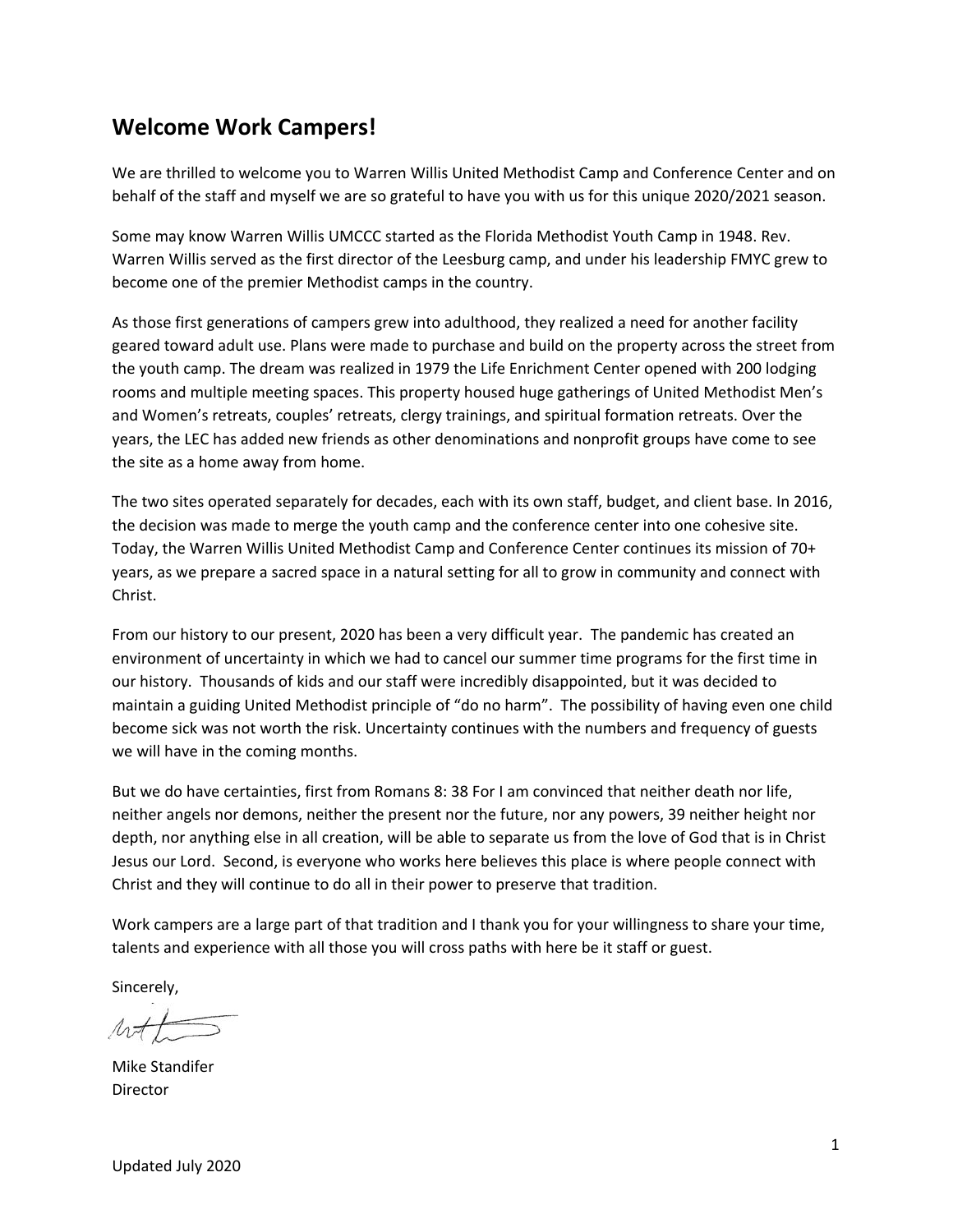#### Work Camper Code of Conduct

Every Work Camper is welcomed into the Christian hospitality team of the Warren Willis United Methodist Camp and Conference Center (WWUMCCC). Every individual encountered on property will be treated with respect and compassion. WWUMCCC is open to people of all faiths and backgrounds. Work Campers understand radical Christian hospitality and like full time staff, meeting the needs of the guests on property is their primary duty. "Radical means "drastically different from ordinary practice, outside the norm," and so it provokes practices that exceed expectations, that go the second mile, that take welcoming the stranger to the max. By radical, don't think wild-eyed, out of control, or in your face. Instead, imagine people offering the absolute utmost of themselves, their creativity, their abilities, and their energy to offer the gracious invitation and reception of Christ to others." (Definition from Bishop Robert Schnase of the Rio Texas Conference of the United Methodist Church)

#### Work Camper

Definition- A Work Camper is an individual that provides a minimum of a three-month commitment and completes a minimum of 24 hours of work a week per site in exchange for full site hookups and use of amenities. These hours can include weekends, with a maximum of two people per site sharing the total 24-hour requirement. Allocation of hours will be coordinated with the department heads to which you are assigned.

- Scheduling-is accomplished by your department head/supervisor. If you are sick, have an emergency, are unable to work specific days or hours, or will be gone for a specific amount of time, communicate with your department head/supervisor as soon as possible so other arrangements can be made. If there is any scheduling conflict check with the department head/ supervisor first. Should it not be resolved speak with the Volunteer coordinator or Operations manager for assistance.
- Additional hours above the 24 required are always welcome. However, they may not be in the same area as currently assigned depending on the priorities of the camp for that week. Please check with your department head, the Volunteer coordinator or Operations Manager before providing additional unscheduled hours.
- Our mission is **We prepare a sacred space in a natural setting for all to grow in community and connect with Christ**. To that end, regardless of the areas normally assigned when we have groups arriving on property, they are the priority.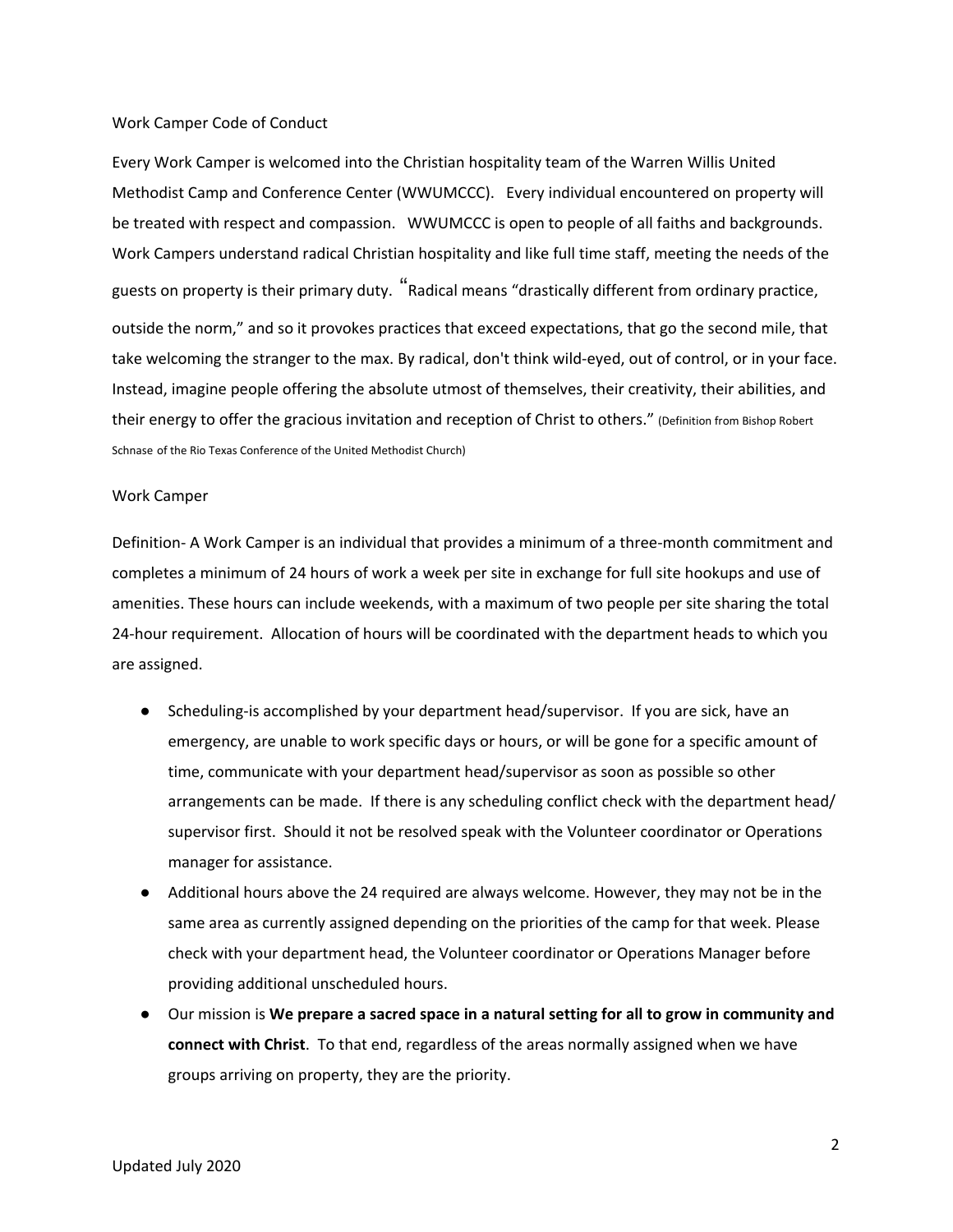- $\circ$  As it says in the code of conduct, we will provide radical Christian hospitality which means pulling together and ensuring all tasks are accomplished before, during and sometimes after the groups are on property.
- o Every workcamper is here because of a servant heart and a strong desire to bring people to Christ. We have an incredible opportunity daily to provide a positive Christian experience to all we encounter. This may mean working out of our comfort zone.
- Proper Attire: the uniforms while working on property are plain Polo's or the T-shirts provided last year with the WWUMCCC logo or a plain T-shirt and your name tags. Hats can be worn with the new WWUMCCC logo or no logos while working. This year we cannot guarantee we can provide work shirts due to the current financial situation. We will provide name tags. We are asking for the work campers to bring plain Polo shirts to be used when interacting with guests.
	- $\circ$  Polos should be worn when there is direct interaction with guests as it is a more professional look, while t-shirts should be worn on all other occasions.
	- $\circ$  The assigned work area will dictate the number of each shirt received when and if we are able to purchase.
	- $\circ$  When financially possible a total of four shirts will be provided with additional shirts available for purchase.
	- $\circ$  Please wear the appropriate shirt and name tags whenever working. They identify you as member of the staff so you may be approached by guests with questions.
	- $\circ$  Please do not wear previous shirts with old logos. This can be confusing to guests and does not represent the Camp and Conference center as one property.
- Political or offensive attire. We ask that everyone respect the sanctity of Warren Willis United Methodist Camp and Conference Center. Guests come here to Reflect, Renew and Relax. Our primary focus is on spiritual concerns and preparing a sacred space in this natural setting for ALL to grow in community and connect with Christ. Please refrain from wearing or displaying anything that may distract from that goal while on property. If there is any question on attire, please contact the front office.
- Work Campers are encouraged to participate in services, parties, or other gatherings of the full-time staff. The hospitality committee with work with the staff to ensure information is provided.
- Work Campers are granted two complimentary nights and four nights in a hotel style room in buildings 1-4 at a special rate of \$26.00 (includes all taxes) per room per night or a campground reservation with two complimentary nights and four nights at a special rate of \$15.00 per site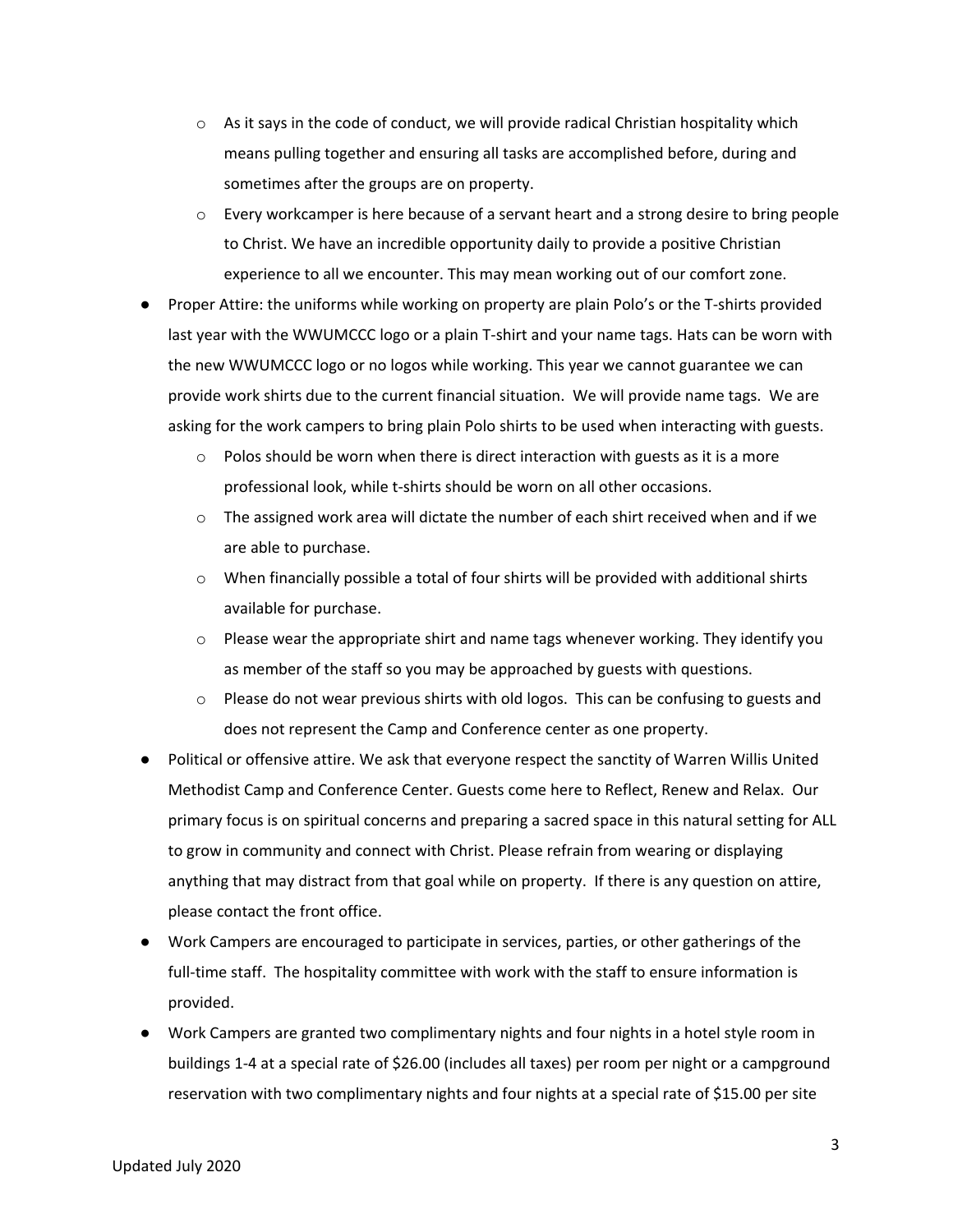per night. Any combination of the two for a total of 6 nights may be used in the season. All rooms and camping sites are subject to availability and must be coordinated with the group services coordinator.

- $\circ$  Rooms range from a king bed to two twin beds or bunk beds with an additional bed for a total of three guests in the room. Many rooms are adjoining.
- $\circ$  Room reservations can be made up to 90 days in advance but must be made within 30 days of date desired with the group services coordinator and are subject to availability.
- $\circ$  Buildings on the camp side may be rented subject to availability but are not included in the complimentary or special rate. Reservations can be made up to 90 days in advance but must be made within 30 days of date desired with the group services coordinator
- Sites are not guaranteed, we strive to keep Work Campers on their preferred site during their entire stay. Due to unforeseen circumstances we may ask a Work Camper to move to another site either temporarily or permanently depending on the situation.
- Temp storage /Long-term Storage: It is possible to store your RV on site. From January-March (prime season), the storage cost is \$100/week per site; the rest of the year the cost is \$25/week per site, to be paid in advance. For short term storage, any time less than a month payment should be made before departing. For long term storage payment should be made in advance on the first of each month. For Long-term Storage we ask for a liability waiver to be signed for each vehicle.
- **Gatherings** 
	- $\circ$  Devotions: A brief devotional gathering will take place each weekday at 8:00am in the Pavilion. All are welcome to attend.
	- o Department meetings:
		- Will be scheduled by the department head as needed to provide the most information available.
	- o Most Thursdays at 12:00pm a free or small fee lunch will be served for all Work Campers and Staff. We hope to provide free lunches like previous years, but unfortunately available finances will dictate our actions. The location of which dining hall to be used will be announced earlier in the week. This provides an opportunity for updates to be given to all on groups coming and other pertinent information regarding the property. It also provides interaction with all the staff and a time for questions to be answered. All workcampers are encouraged to attend. Please inform your supervisor if you are unable to attend so pertinent information can be passed on.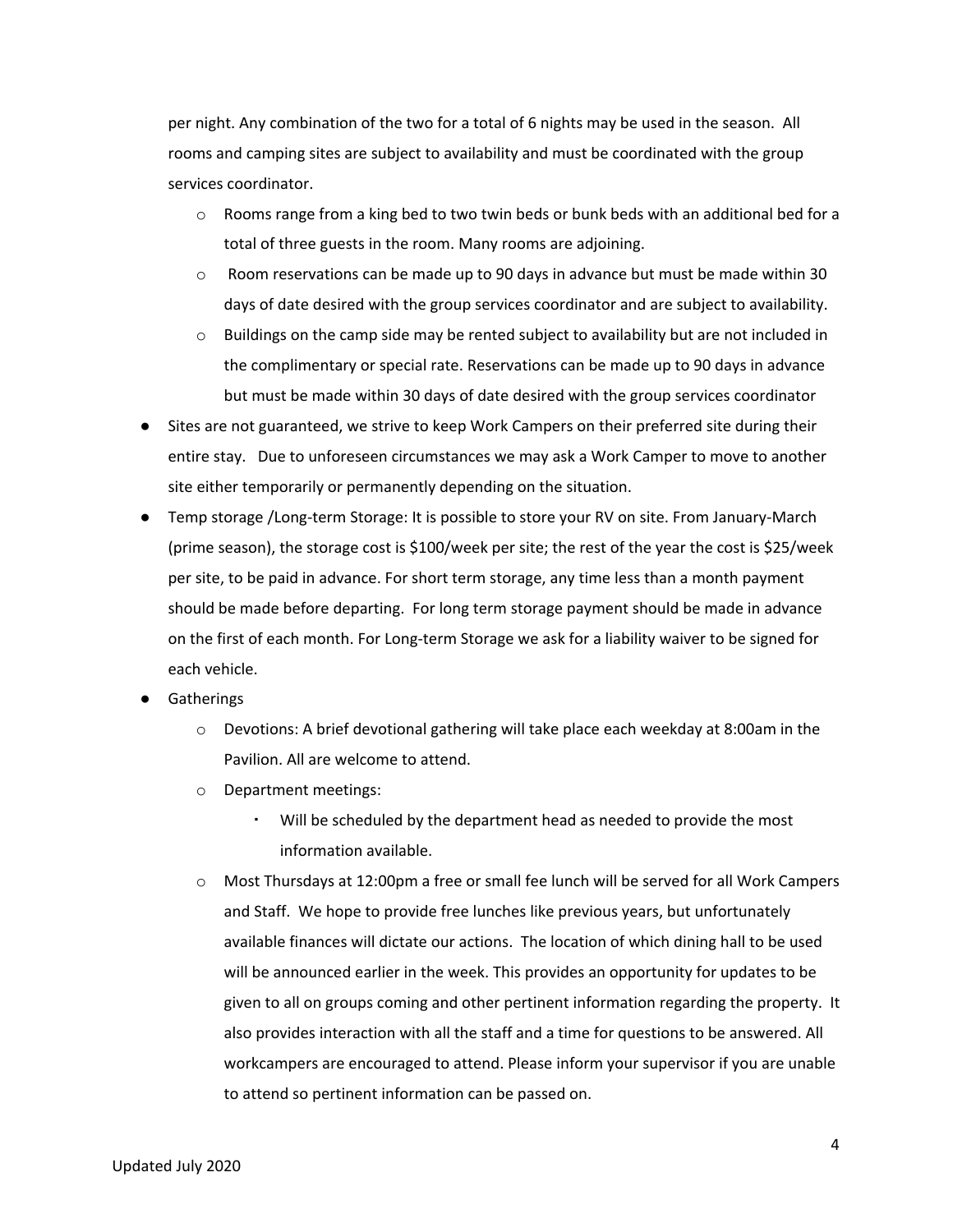- **Training** 
	- $\circ$  Work Campers will receive safety training which will be documented on all equipment needed to complete the tasks assigned. It is the responsibility of all to take the training seriously, look out for each other and practice good safety habits. Personal protective equipment (PPE) needed when working will be provided and worn when operating WWUMCCC owned equipment.
	- o WWUMCCC owned Vehicles- Per WWUMCCC policies, anyone operating a vehicle owned by WWUMCCC will attend a training session for that specific vehicle. Once training is accomplished and documented the use of the vehicle will be authorized. This includes anything with a motor, electric or fuel.
	- $\circ$  All vehicles must be operated on property. It is preferred only full-time staff drive off property in WWUMCCC owned vehicles due to insurance issues.
	- $\circ$  Work camper owned golf carts will need a liability waiver signed and the safety class completed before use is authorized on property.
- **The Pavilion**: remains unlocked during the workcamper season and is the main gathering location for all work campers regardless of site location. The Pavilion has living room style area with TV and DVD player, basic cable channels, WIFI, a small lending library, games, kitchen area with refrigerator and freezer, an ice maker, shuffle board, ping pong, materials for disc golf, ladder golf and corn hole. A workcamper hospitality volunteer will have coffee made each morning and tea, and hot chocolate available. The Pavilion will also house all social events such as potlucks, game nights, bible studies, dances and other activities the hospitality committee comes up with. (subject to availability).
- **Log Cabin:** The cabin is only available for active clergy utilizing renewal leave and others in vocational ministry positions. It is not available for rental.
- **Keys**: Work Campers will be provided keys needed to perform the required tasks assigned. Any keys no longer required should be turned into the Volunteer Coordinator (VC) or the Operations Manager (OM) if the VC is unavailable. Lost or broken keys should be reported immediately to your assigned Supervisor, the VC or the OM.

**Safety and Security**: The protection of our guests, staff and property is everyone's responsibility. If someone or something seems out of place report it immediately to your supervisor or any staff member nearby.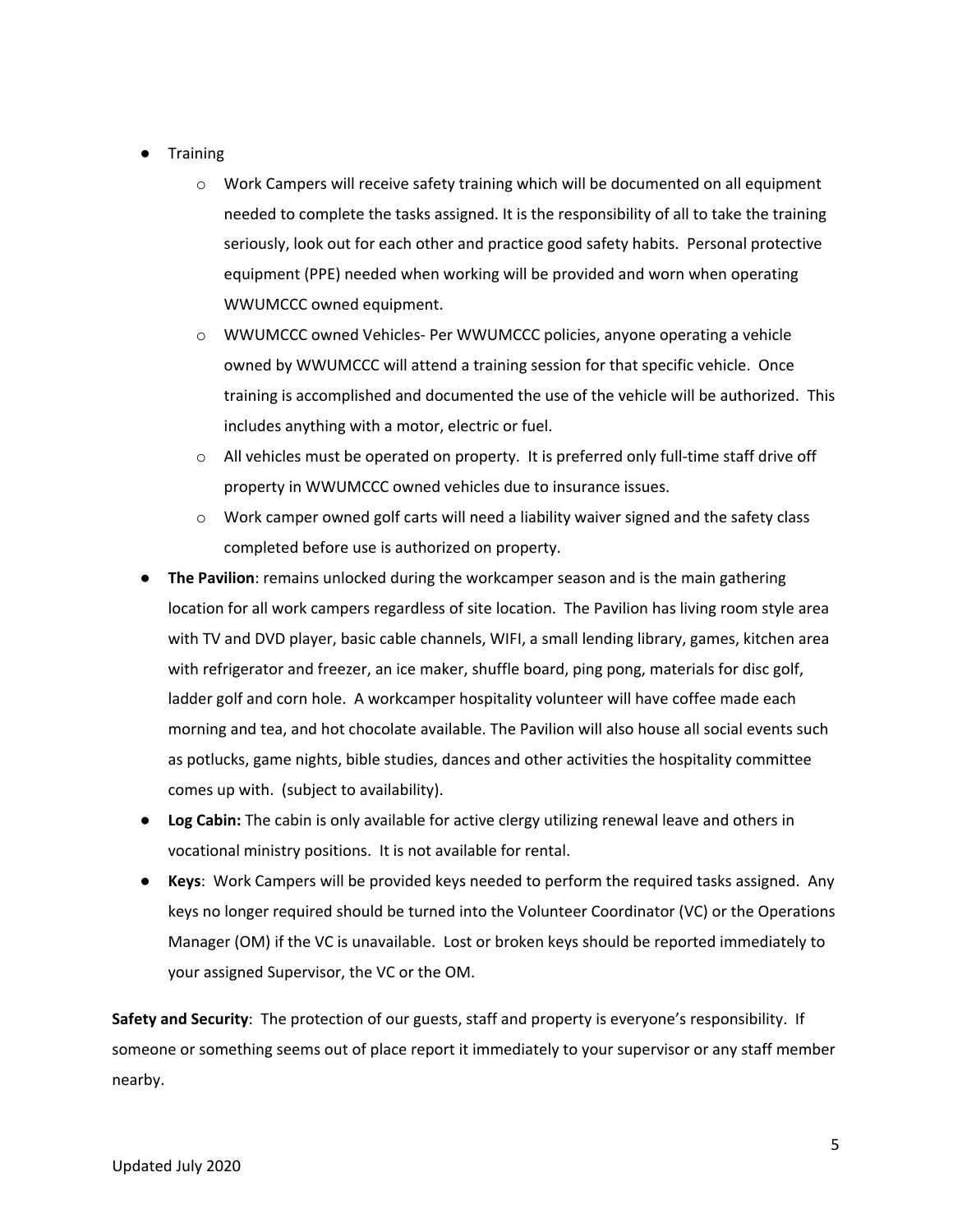#### **● INTRUDERS**

- $\circ$  Unfamiliar persons on the camp property may range from someone lost and looking for directions to a person with intent to do harm to persons or property.
- $\circ$  Do not antagonize the intruder. Be polite, give assistance if possible, refer the person to the camp office, or ask them to leave.
- o This is private property and not open to the public.
- o Observe to determine that the person leaves the site.
- $\circ$  If the appearance of the unfamiliar person makes you uncomfortable, approach with another staff member.
- $\circ$  If the person seems threatening in any way, do not approach or take any chances.
- o Remove yourselves and all others from the area, notify the camp office, or your supervisor and observe the whereabouts of the person.
- $\circ$  If you see or suspect an intruder on property at night, immediately and quietly notify the on-call host.
- **● Active Shooter**
	- An Active Shooter is an individual actively engaged in killing or attempting to kill people in a confined and populated area; in most cases, active shooters use firearms and there is no pattern or method to their selection of victims. Active shooter situations are unpredictable and evolve quickly. Typically, the immediate deployment of law enforcement is required to stop the shooting and mitigate harm to victims. Because active shooter situations are often over within 10 to 15 minutes, before law enforcement arrives on the scene, individuals must be prepared both mentally and physically to deal with an active shooter situation
	- Quickly determine the most reasonable way to protect your own life.
		- o 1. Evacuate
			- If there is an accessible escape path, evacuate the premises. Be sure to:
				- Have an escape route and plan in mind
				- Evacuate regardless of whether others agree to follow
				- Leave your belongings behind
				- Help others escape, if possible
				- Prevent people from entering an active shooter area
				- Keep your hands visible
				- Follow the instructions of any police officers
				- Do not attempt to move wounded people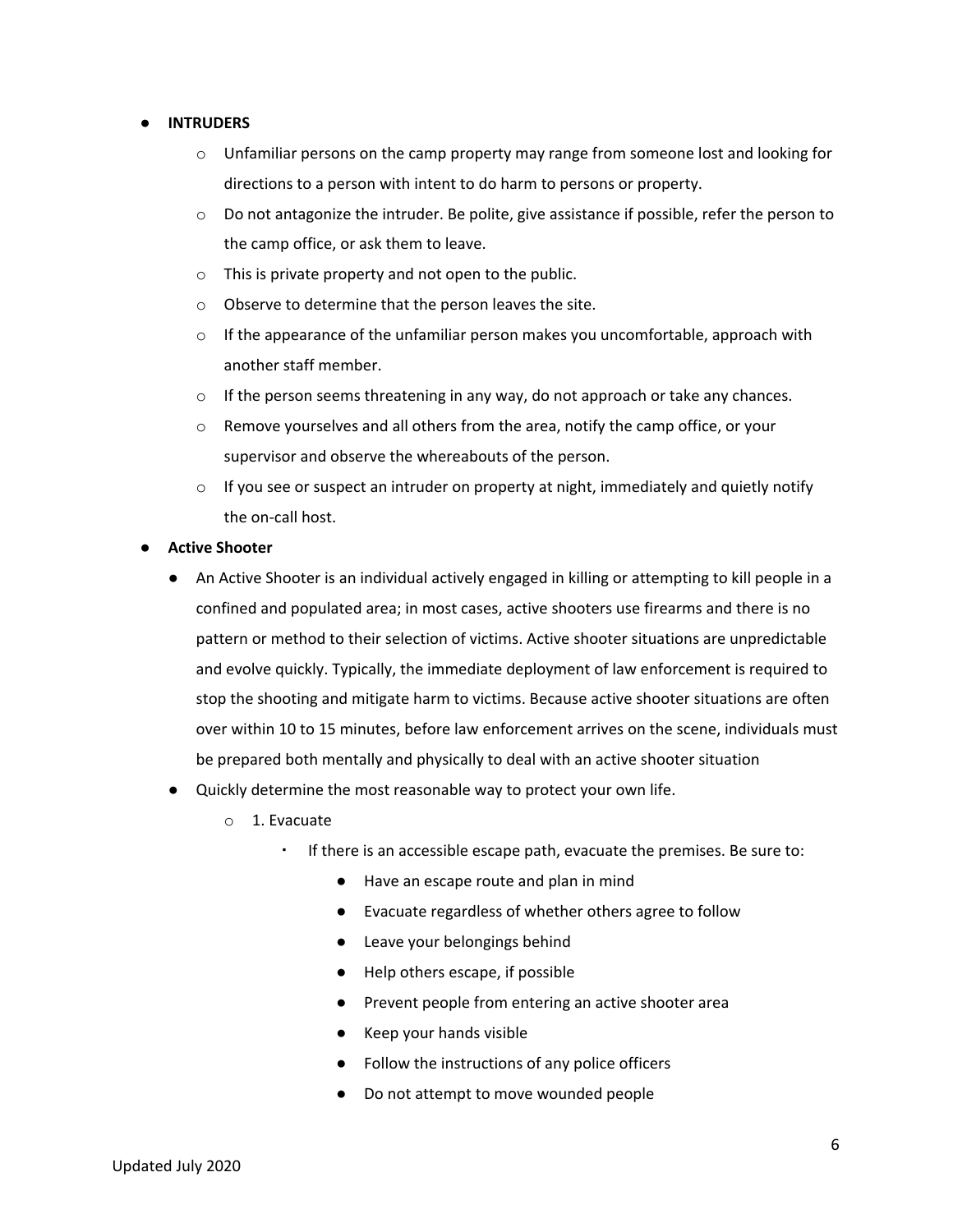- Call 911 when you are safe
- o 2. Hide out
	- If evacuation is not possible, find a place to hide where the active shooter is less likely to find you. Your hiding place should:
		- Be out of the active shooter's view
		- Provide protection if shots are fired in your direction (i.e., an office with a closed and locked door)
		- Not trap you or restrict your options for movement
	- To prevent an active shooter from entering your hiding place:
		- Lock the door
		- Blockade the door with heavy furniture
	- If the active shooter is nearby:
		- Lock the door
		- Silence your cell phone and/or pager
		- Turn off any source of noise (i.e., radios, televisions)
		- Hide behind large items (i.e., cabinets, desks)
		- Remain quiet If evacuation and hiding out are not possible:
		- Remain calm
		- Dial 911, if possible, to alert police to the active shooter's location
	- If you cannot speak, leave the line open and allow the dispatcher to listen
- o 3. Take action against the active shooter
	- . As a last resort, and only when your life is in imminent danger, attempt to disrupt and/or incapacitate the active shooter by:
		- Acting as aggressively as possible against him/her
		- Throwing items and improvising weapons
		- Yelling
		- Committing to your actions
- o Good practices for coping with an active shooter situation
	- Be aware of your environment and any possible dangers
	- Take note of the two nearest exits in any facility you visit
	- If you are in an office, stay there and secure the door
	- If you are in a hallway, get into a room and secure the door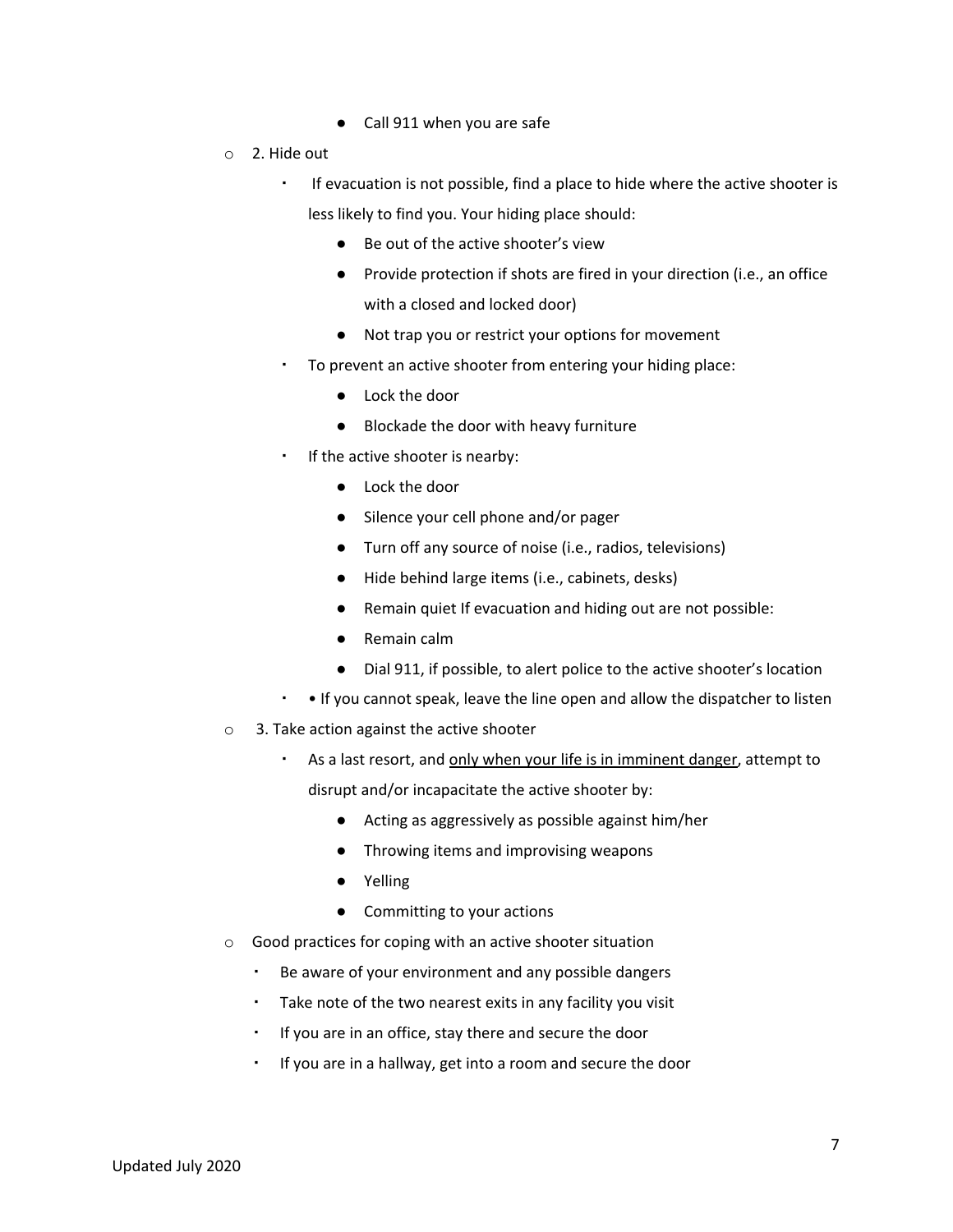- As a last resort, attempt to take the active shooter down. When the shooter is at close range and you cannot flee, your chance of survival is much greater if you try to incapacitate him/her.
- o How to react when law enforcement arrives:
	- Remain calm, and follow officers' instructions
	- Put down any items in your hands (i.e., bags, jackets)
	- Immediately raise hands and spread fingers
	- Keep hands visible at all times
	- Avoid making quick movements toward officers such as holding on to them for safety
	- Avoid pointing, screaming and/or yelling
	- Do not stop to ask officers for help or direction when evacuating, just proceed in the direction from which officers are entering the premises
- o Information to provide to law enforcement or 911 operator:
	- Location of the active shooter
	- Number of shooters, if more than one
	- Physical description of shooter/s
	- Number and type of weapons held by the shooter/s
	- Number of potential victims at the location

#### **● Buildings**

- $\circ$  Unless directed otherwise, the Campground Community Buildings should remain unlocked at all times. Exceptions may occur depending on user groups on property, which will be discussed at the Thursday lunch meeting.
- o All conference side guest rooms should be locked when a guest, housekeeper or maintenance staff is not inside.

#### **● Hurricanes**

 $\circ$  Hurricane season runs from June 1 through November 30, but the most active months for formation of the storms are usually August through October. Although rare in the winter months, we will keep an eye on any approaching storms. If hurricanes come ashore, it is not a good idea to ride out the storm in your RV. It is best to pack and use RV evacuation routes.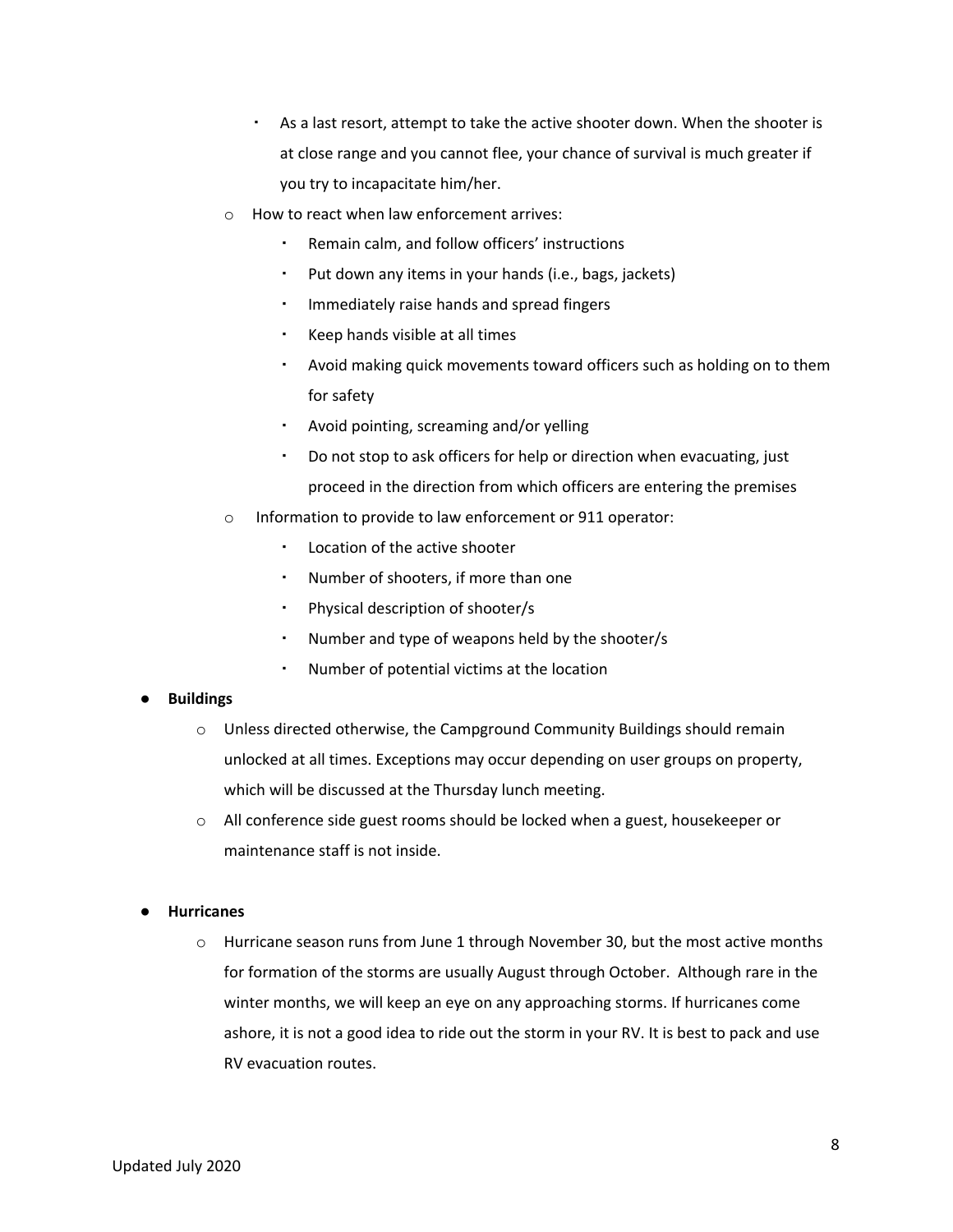- $\circ$  If an evacuation is ordered for this area, we will ask Workcampers to vacate moving to a safe location until the storm has passed and the all clear to return is given.
- **● Electrical Storms/Thunder Storms**
	- o Thunder storms and lightning can pop up quickly in Florida. If you are inside a building during a storm with thunder and lightning, do not leave the building until the weather clears.
	- o If you are outside, please seek shelter immediately.
	- o Lightening will seek tall objects, so stay away from lone trees
	- o Keep away from metal objects including bikes, golf carts, umbrellas, fencing, machinery, etc.
	- o Get indoors if possible or get in a hard-topped vehicle.
	- o Remain in shelter for 30 minutes after the last flash of lightning.

#### **● Fires**

- o **Small fires** can be put out with fire extinguishers located around property. To use a fire extinguisher, remember **PASS**
	- **P**ull the pin
	- Aim at the base of the fire
	- **S**queeze the handle
	- **S**weep the nozzle back and forth
- **o Other than small fires**
	- Make people aware by yelling Fire, Fire, Fire.
	- Activate the fire alarm if indoors
	- Evacuate the area
	- Call 911
	- Verify everyone is out of the building or area
	- If inside and doors or door handles are hot do not open, find an alternate route
	- If there is smoke stay low to the ground and keep a hand on the wall to prevent disorientation and get to the closes exit
- **● Sun**
	- **o Dehydration**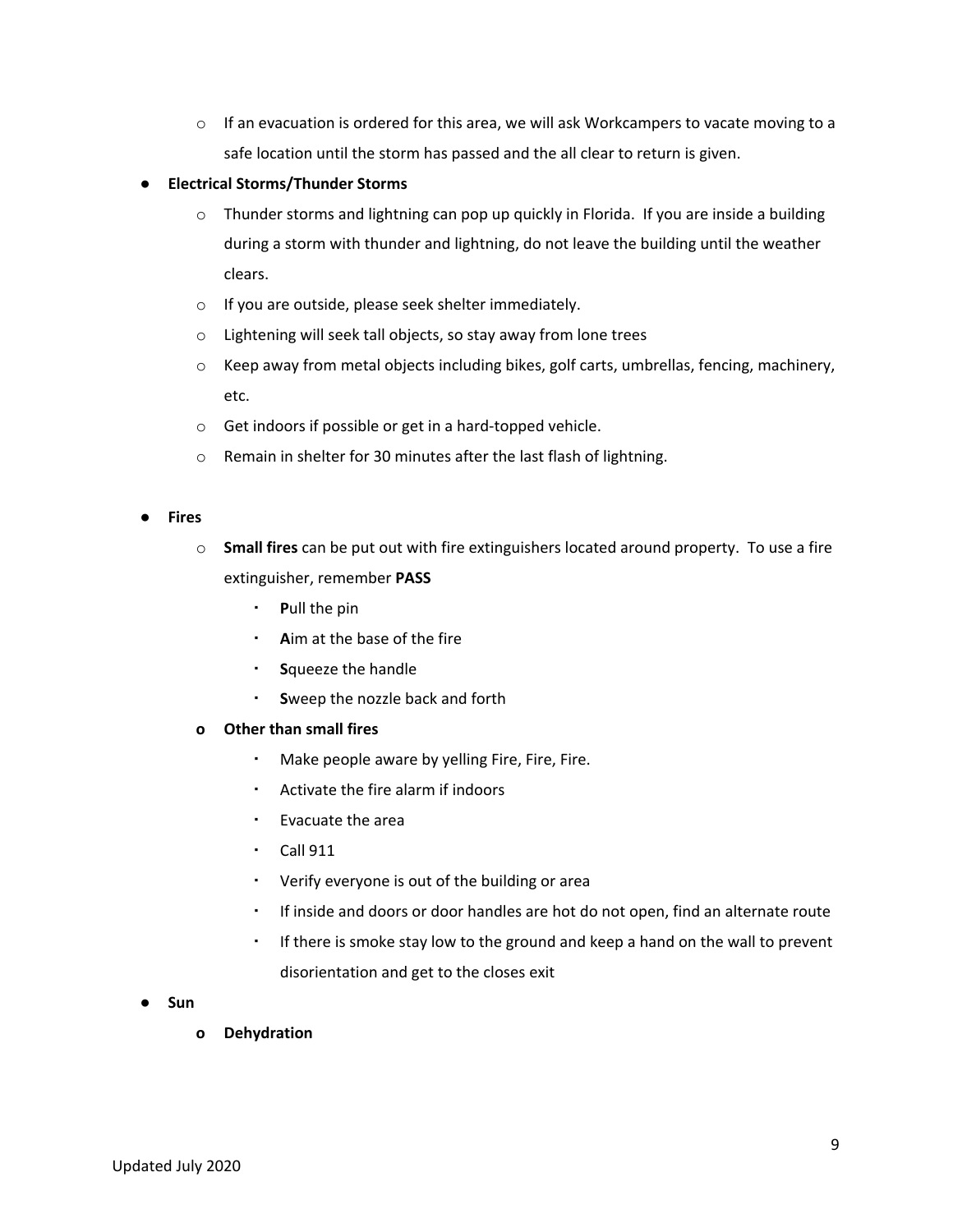- **Prevention** is really the most important treatment for dehydration. Consuming plenty of fluids and foods that have high water content (such as fruits and vegetables) should be enough for most people to prevent dehydration.
- People should be cautious about doing activities during extreme heat or the hottest part of the day, and anyone who is exercising should make replenishing fluids a priority.
- Since the elderly and very young are most at risk of being dehydrated, special attention should be given to make sure they are receiving enough fluids.
- **Signs of mild or moderate dehydration include:**
	- Thirst. Dry or sticky mouth.
- **Signs of severe dehydration include:**
	- Not peeing or having very dark yellow pee.
	- Very dry skin.
	- Feeling dizzy.
	- Rapid heartbeat.
	- Rapid breathing.
	- Sunken eyes.
	- Sleepiness, lack of energy, confusion or irritability.
	- **●** Fainting.

#### **o Sunburns**

- The Best Ways to Avoid Getting Sunburn
	- Avoid the sun during peak hours of  $10$ am  $-2$  pm.
	- Seek shade.
	- Wear clothing with UPF protection (ultraviolet protection factor) UPF 50+ helps block 98% of UVA/UVB rays.
	- Wear sunglasses with UV protection.
	- Wear a wide-brimmed hat.
	- Always apply sunscreen at least 15 minutes before going outdoors, even on a cloudy day.
- **Once sunburn occurs**
- To reduce your pain and discomfort:
	- Take a pain reliever. If needed, an over-the-counter pain reliever such as ibuprofen (Advil, Motrin IB, others)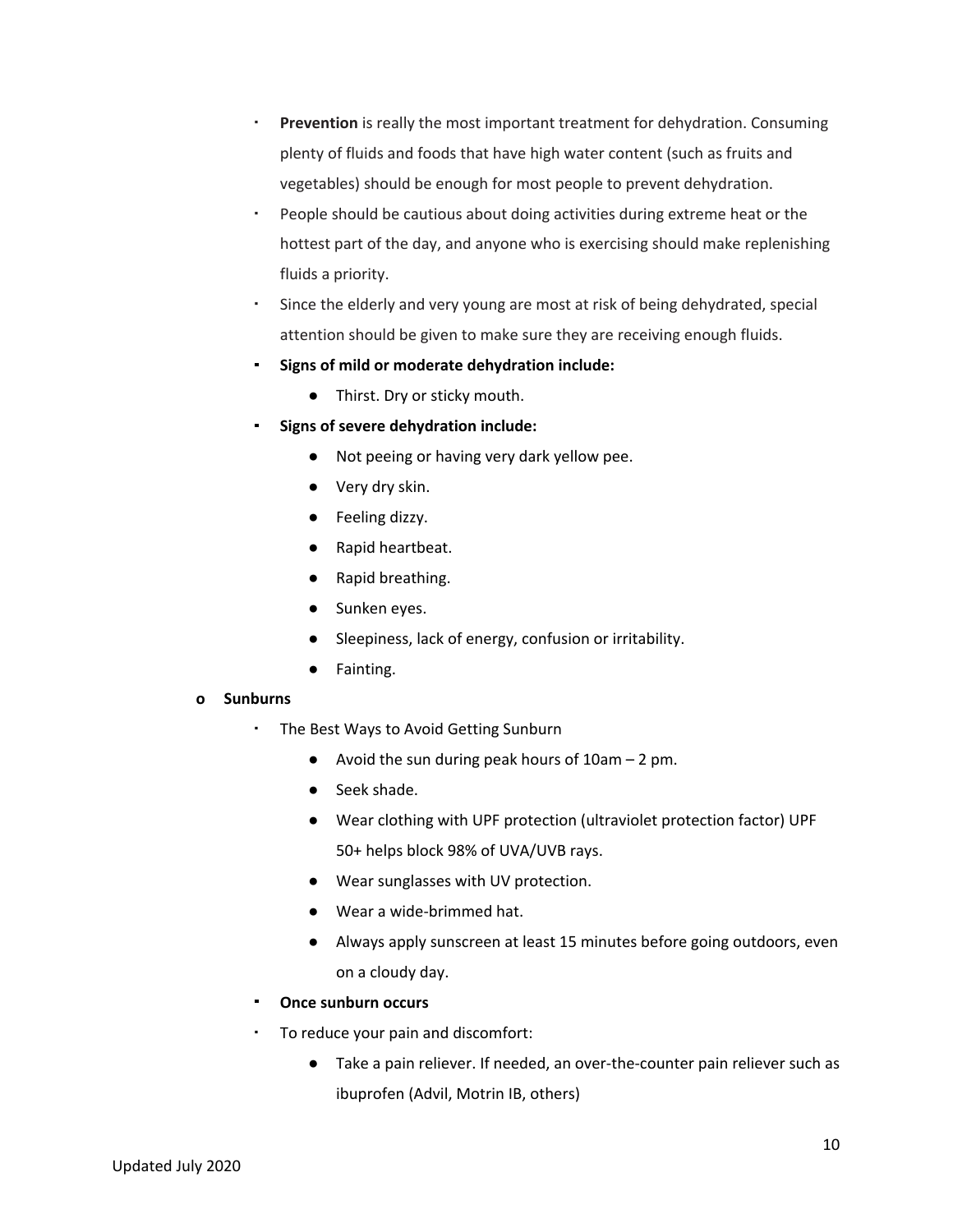- Cool the skin. Apply to the affected skin a clean towel dampened with cool tap water. Or take a cool bath.
- Apply a moisturizer, lotion or gel. An aloe lotion or gel or calamine lotion may be soothing.
- Drink water to prevent dehydration.
- Leave small blisters alone. Don't break them if they are smaller than your little fingernail. If a blister does break, clean it with mild soap and water. Then use an antibiotic ointment on the wound and cover it with a nonstick bandage. If you develop a rash at the site, stop using the ointment and see a doctor.
- Treat peeling skin gently. Within a few days, the affected area may begin to peel. This is your body's way of getting rid of the top layer of damaged skin. While your skin is peeling, continue to moisturize.
- For severe sunburn, try an over-the-counter hydrocortisone cream, which may ease the discomfort.
- Protect your sunburn from further sun exposure. Stay out of the sun or protect yourself from sunlight when you go outside.
- o **Heat exhaustion** is a heat-related illness that can occur after you've been exposed to high temperatures, and it often is accompanied by dehydration.
	- There are two types of heat exhaustion:
		- Water depletion. Signs include excessive thirst, weakness, headache, and loss of consciousness.
		- Salt depletion. Signs include nausea and vomiting, muscle cramps, and dizziness.
	- Symptoms of Heat Exhaustion
		- **Confusion**
		- Dark-colored urine (a sign of dehydration)
		- Dizziness
		- **Fainting**
		- **Fatigue**
		- Headache
		- Muscle or abdominal cramps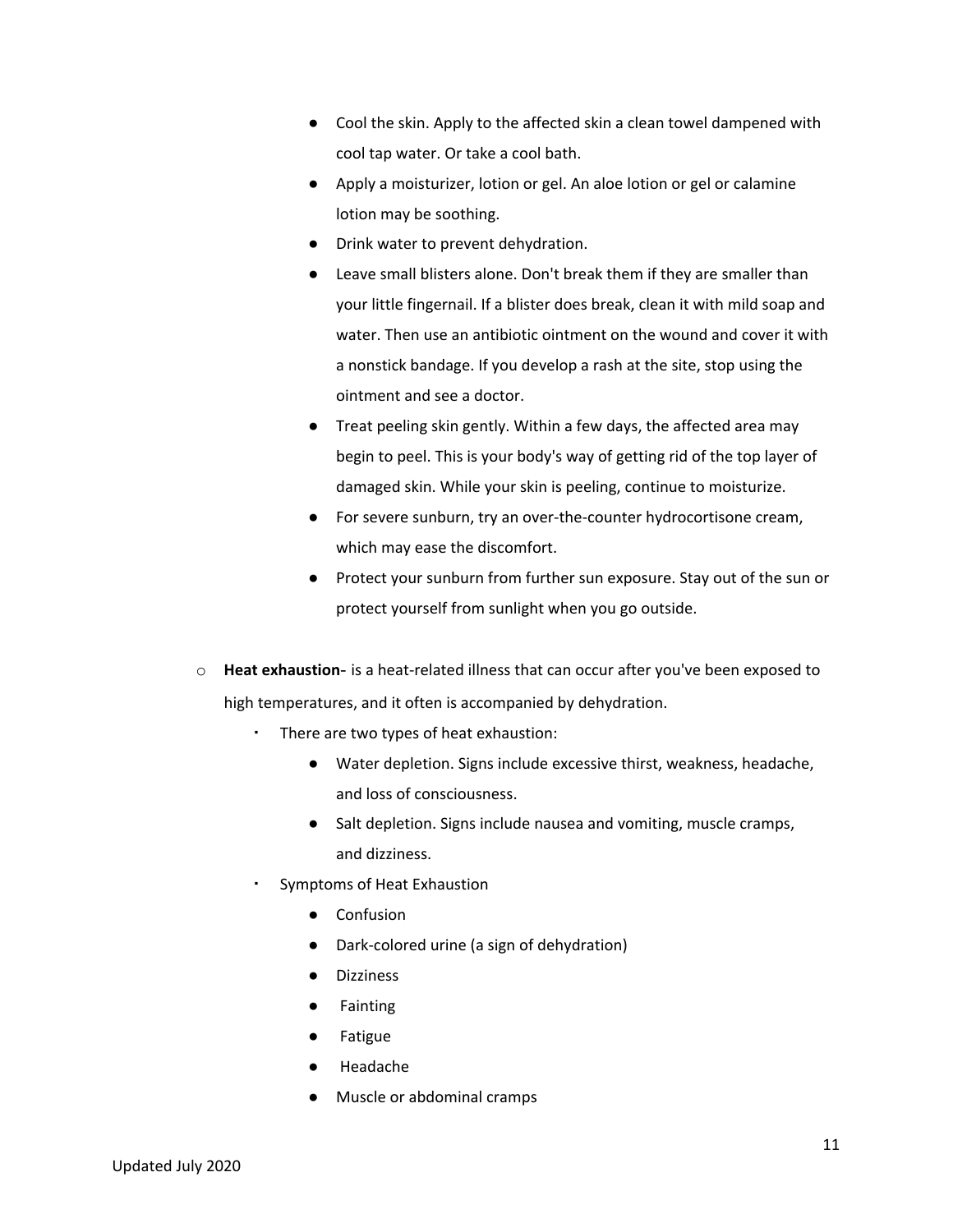- Nausea, vomiting, or diarrhea
- Pale skin
- Profuse sweating
- Rapid heartbeat
- **Treatment for Heat Exhaustion** 
	- If you, or anyone else, has symptoms of heat exhaustion, it's essential to immediately get out of the heat and rest, preferably in an air-conditioned room. If you can't get inside, try to find the nearest cool and shady place.
- Other recommended strategies include:
	- Drink plenty of fluids, especially sports drinks to replace lost salt (avoid caffeine and alcohol).
	- Remove any tight or unnecessary clothing.
	- Take a cool shower, bath, or sponge bath.
	- Apply other cooling measures such as fans or ice towels.
	- If such measures fail to provide relief within 15 minutes, seek emergency medical help, because untreated heat exhaustion can progress to heat stroke.
- o **Heat stroke** the hallmark symptom of heat stroke is a core body temperature above 104 degrees Fahrenheit. But fainting may be the first sign.
- o symptoms may include:
	- Throbbing headache
	- Dizziness and light-headedness
	- Lack of sweating despite the heat
	- Red, hot, and dry skin
	- Muscle weakness or cramps
	- Nausea and vomiting
	- Rapid heartbeat, which may be either strong or weak
	- Rapid, shallow breathing
	- Behavioral changes such as confusion, disorientation, or staggering
	- Seizures
	- **Unconsciousness**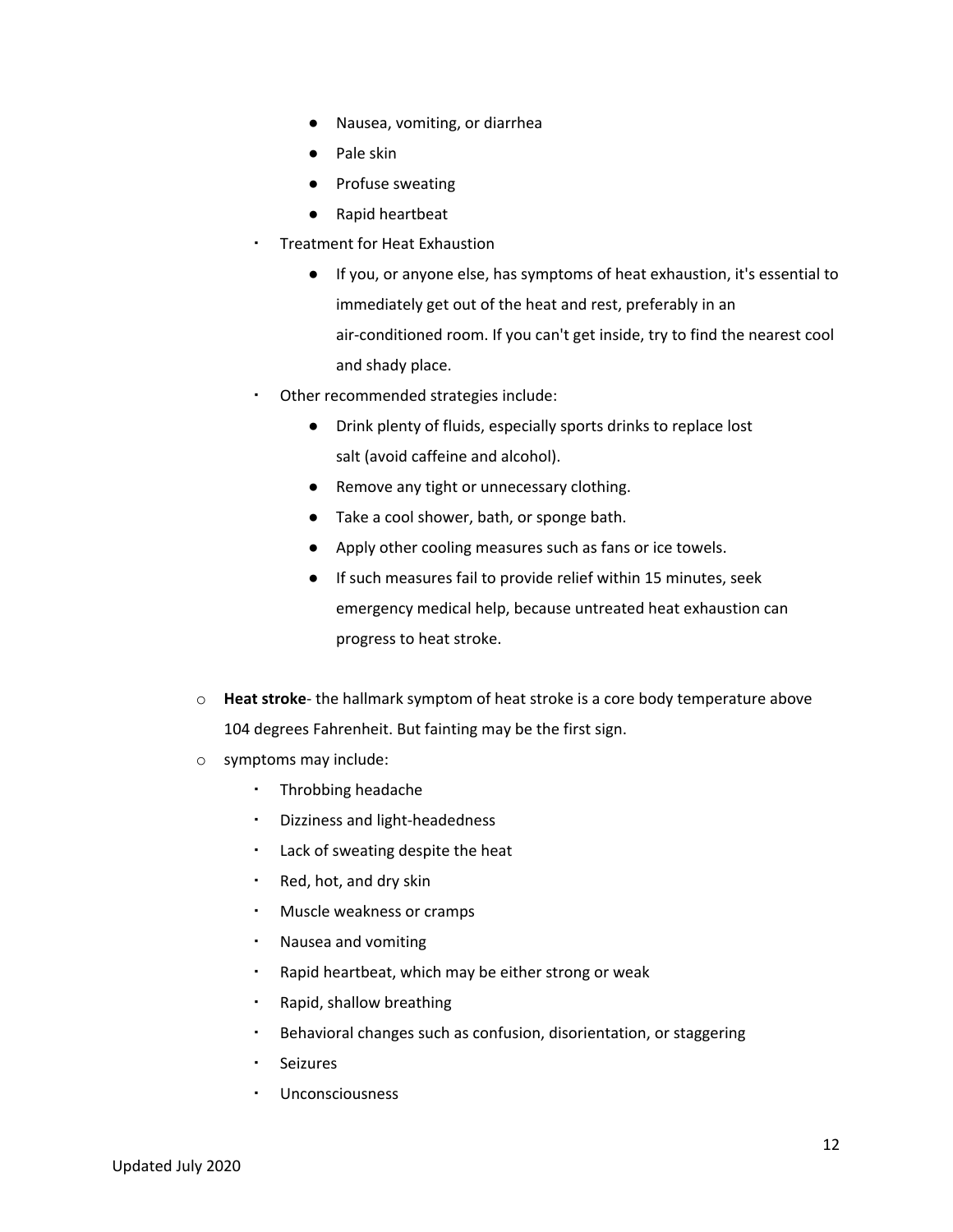#### **o First Aid for Heat Stroke**

- If you suspect that someone has a heat stroke, immediately call 911 or transport the person to a hospital. Any delay seeking medical help can be fatal.
- While waiting for the paramedics to arrive, initiate first aid. Move the person to an air-conditioned environment -- or at least a cool, shady area -- and remove any unnecessary clothing.
- Cooling strategies:
- Fan air over the patient while wetting his or her skin with water from a sponge or garden hose.
- Apply ice packs to the patient's armpits, groin, neck, and back. Because these areas are rich with blood vessels close to the skin, cooling them may reduce body temperature.
- Immerse the patient in a shower or tub of cool water.

#### **● UTILITY FAILURE**

- o Water:
	- Our precious resource! Our camp has a self-contained water system. When it fails, we have serious problems. Practice conservation and restrict the amount of water used.
	- Loss of pressure or unusually rusty-looking water is a symptom of a problem in the system. Immediately notify the camp office or the on-call host if you suspect a problem.
	- Should a major leak/break in the line occur in your area, notify the camp office or the on-call host.
- o Electrical:
	- A power loss may occur from sources inside or outside the camp.
	- Wires and electrical equipment substations and large green transformer boxes are dangerous and off limits.
	- Complete a Request for Repair for the maintenance staff if you see one unlocked.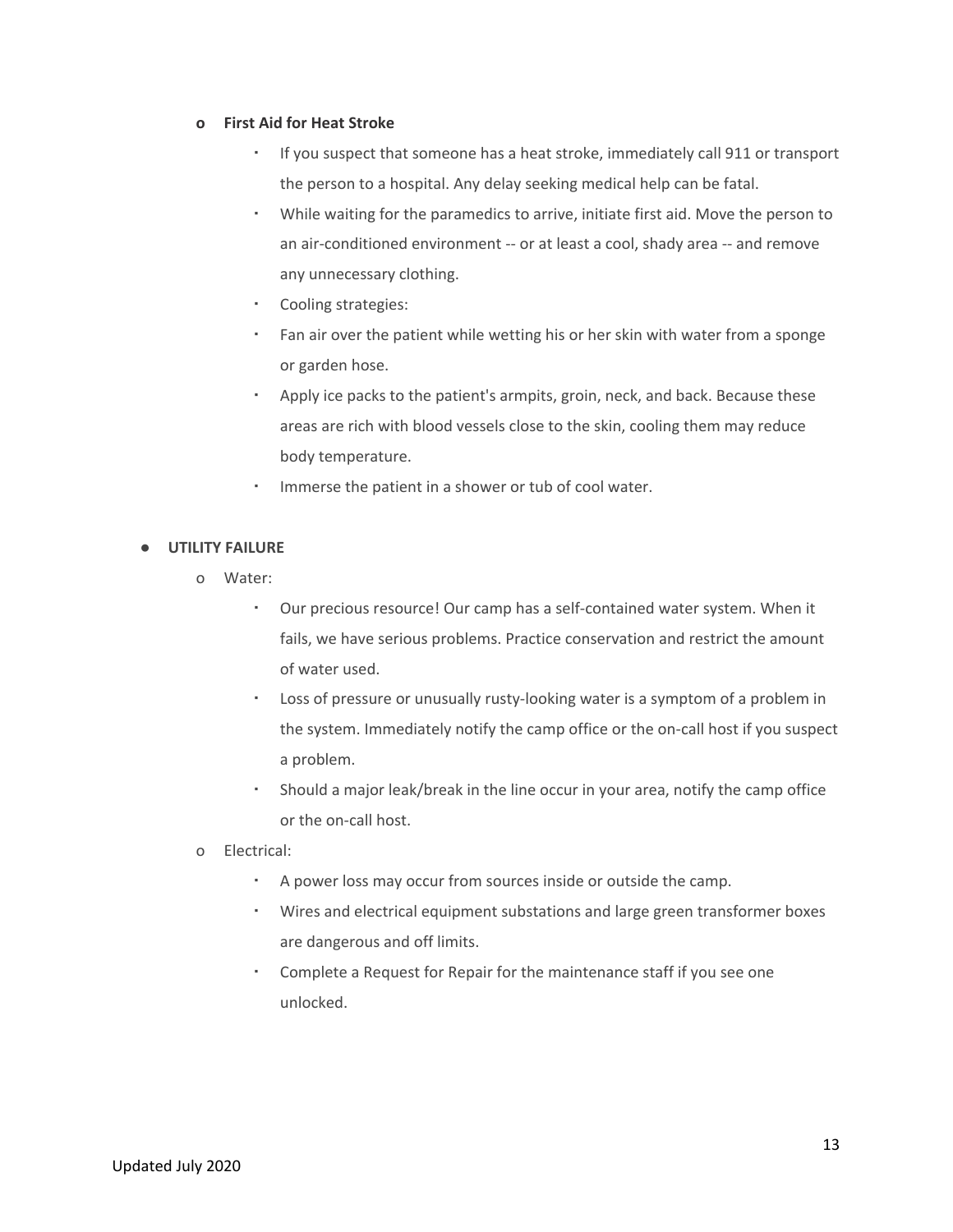▪ Downed power lines are extremely dangerous. Stay clear and don't touch them. You risk death if you contact energized lines or appliances or if you touch a victim who is in contact with them.

### **Job Descriptions**

#### **House Keeping tasks**

**Training required.**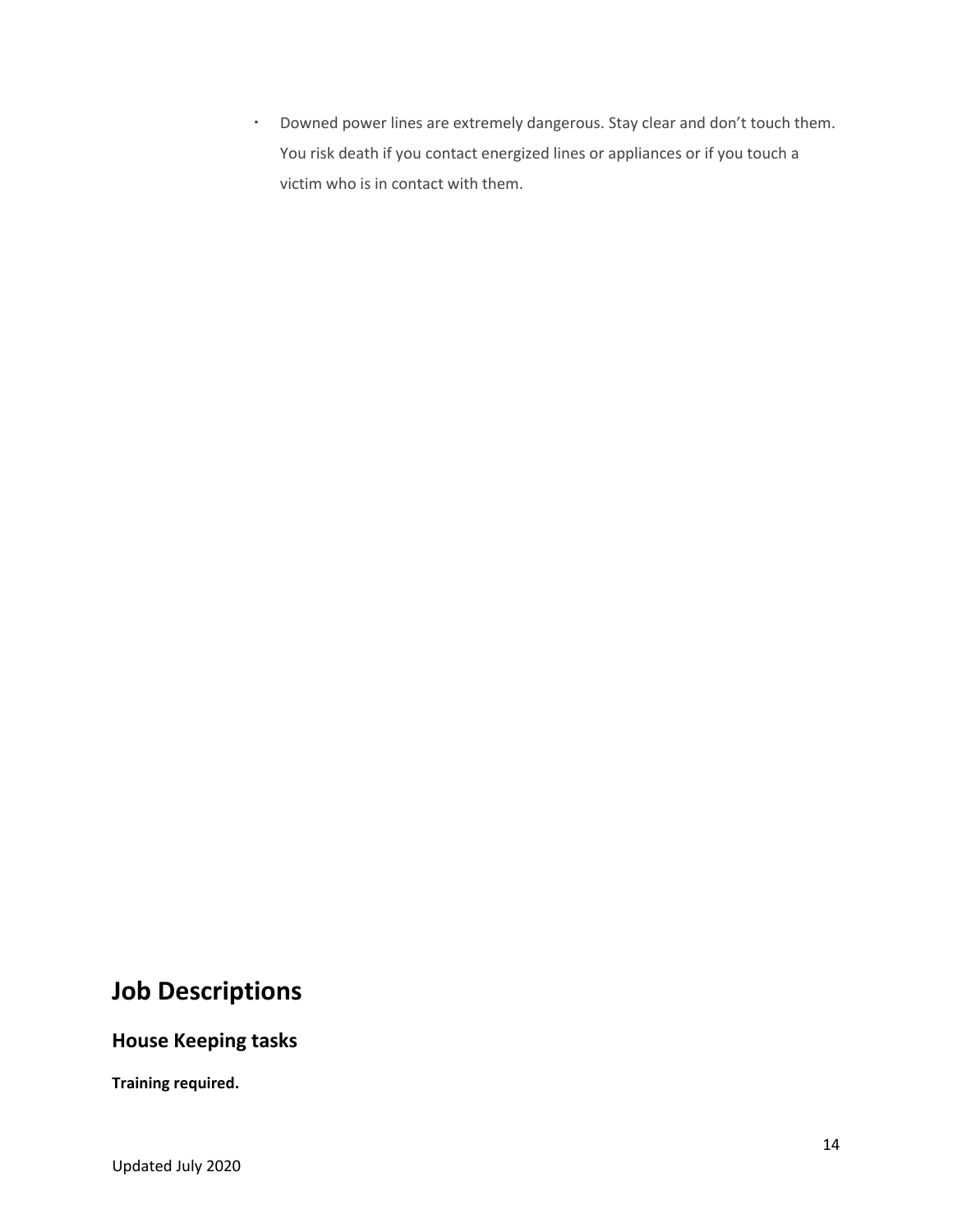- OSHA standards for use of chemicals when cleaning
- OSHA Standards Proper use, donning and doffing of Personal Protective Equipment
- OSHA standard specific to house keeping
- Red Cross training on Proper use of AED
- Utilize computer application to report items to the maintenance department.

Possible training required

- Golf cart training
- Porter training

Housekeeping encompasses all buildings on property that may be used by guests.

Assigned House Keeping personnel will follow the established process guides providing detailed instructions for cleaning each area assigned. A corresponding checklist will be utilized for each area cleaned to provide documentation. A supervisor will be assigned daily for each area to ensure the checklist is completed and then they will sign for verification.

Personnel may do all or only some of the tasks on the checklist on the work day. Example assigned to remove the trash out of many rooms/ buildings instead of cleaning one entire room, possible only vacuuming and mopping. As long as the checklist for each area is completed and the area is ready for the guest arrival.

#### **Tasks**

- Collection of garbage
- Collection of used sheets and towels
- Making up beds.
- Cleaning and Disinfecting bathrooms (toilets, tubs, showers, counters, tile floors and walls, sinks, etc.)
- Cleaning and Disinfecting windows, mirrors and glass doors
- Sweeping
- Mopping
- Vacuuming
- Cleaning and Disinfecting furniture (desks, dressers, night stands, bunk beds, shelves, mattresses, etc.)
- Webbing inside and outside the room
- Replacing linens, soap, paper towel, toilet and tissue paper and other items as required.
- Verify functionality of lights, ceiling fans, smoke detectors, dehumidifiers and air conditioners.
- Verify temperature range of refrigerators
- Cleaning floor mats
- Washing/folding laundry
- Stocking closets with chemicals, tools for cleaning, linens, etc.
- Unsure Vacuums are in proper working order and bags are empty before use.
- Utilize carpet cleaner when required.
- Setting up, taking down or moving tables and chairs when required.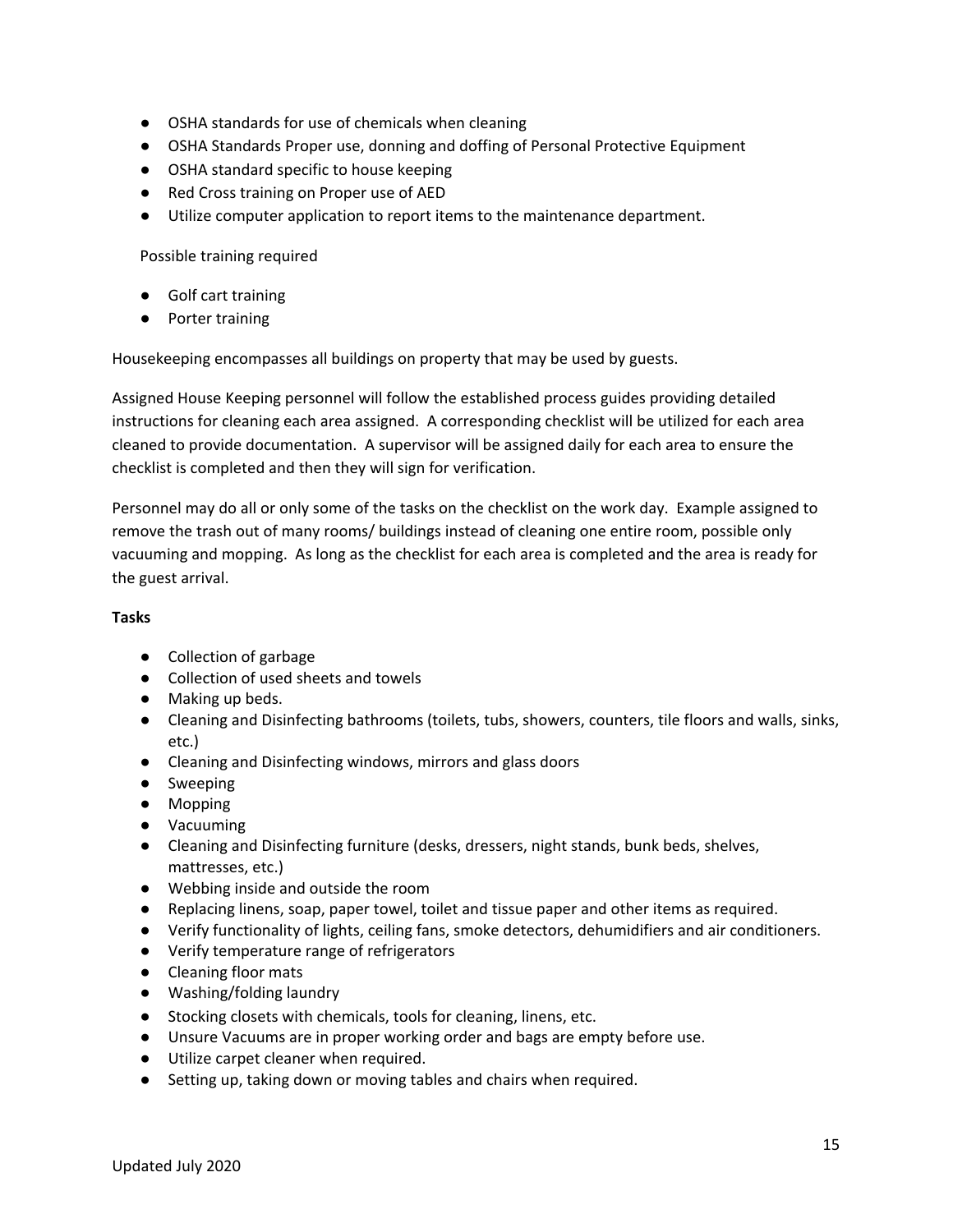#### **Food Service**

#### **Training required.**

- OSHA standards for use of chemicals when cleaning
- OSHA Standards Proper use, donning and doffing of Personal Protective Equipment
- Red Cross training on Proper use of AED and proper response to a choking victim
- Understanding Health department guidelines when working in a kitchen or with food. Be trained by Executive Chef on proper sanitation and storage procedures.
- Reviewing and completing checklists on a daily basis to ensure consistency of presentation.

#### **Tasks**

All Tasks will follow health department guidelines of Lake county and any other guidance from the State or Federal government agencies to include the CDC.

Scheduling will be reviewed to ensure no work camper is serving two meals in a row due to the amount time spent standing.

When guests are on property, they are served three meals a day. When the Guests arrive or depart there may be only one meal served.

Normal Start time for each meal shift is:

(May change due to size of the group, groups requested time and number of people scheduled to work.)

|                  | Camp Side | Conference Side |
|------------------|-----------|-----------------|
| <b>Breakfast</b> | 0630      | 0600            |
| Lunch            | 1030      | 1030            |
| Dinner           | 1600      | 1600            |

Completion time is when all areas are cleaned and reset for the next meal.

When assigned to Food Services the following tasks may be assigned.

- Fold napkins and silverware- during off times or during the week when no guests are present
- Serve guests- Any previous buffet style will be replaced with an individual serving. As well as the normal serving line but now with 6ft distance between the servers. While serving guests the attire will be polo shirt, name tag, apron, mask, hair net or hat (if needed)
- Wipe down tables proper PPE will be worn, and OSHA training will be accomplished prior to using any chemicals to clean and disinfect tables. Tables will be thoroughly disinfected after the dishes are cleared and before anyone sits at the table. The backs of chairs will also need to be wiped down with disinfectant.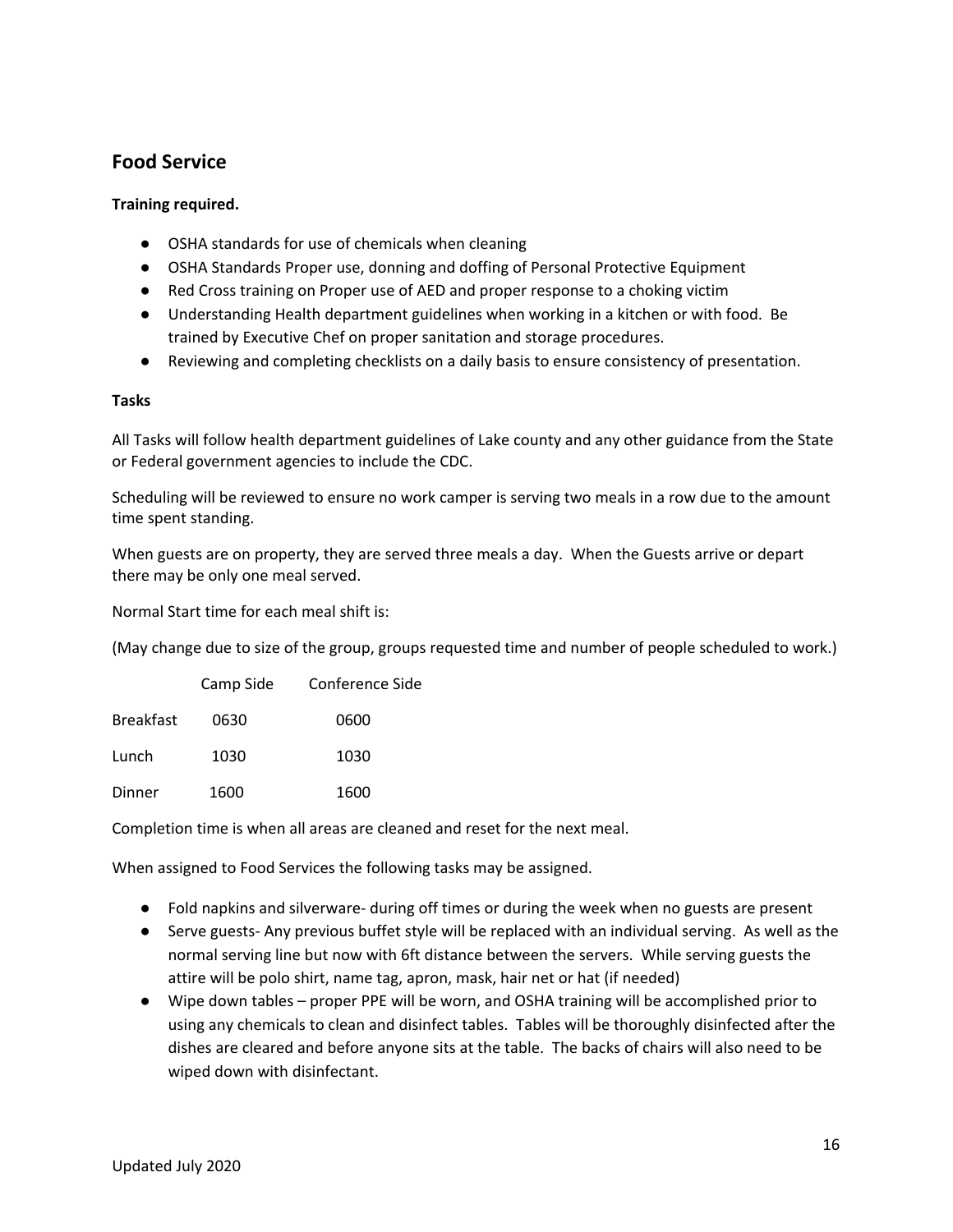- Set and reset tables- Place utensils and cups at each table to be used by each guest. Gloves and mask will be worn.
- Sweeping any debris from floors in dining area or in kitchen.

#### **Possible Tasks**

- Assist with washing Dishes from guests and pots and pans from kitchen area and restock clean dishes
- Follow Chefs directions and assist with prepping or panning food.
- Assist with receiving and properly storing Food services orders from outside vendors.

#### **Important Phone Numbers**

In case of an emergency, call 911.

Your location is: